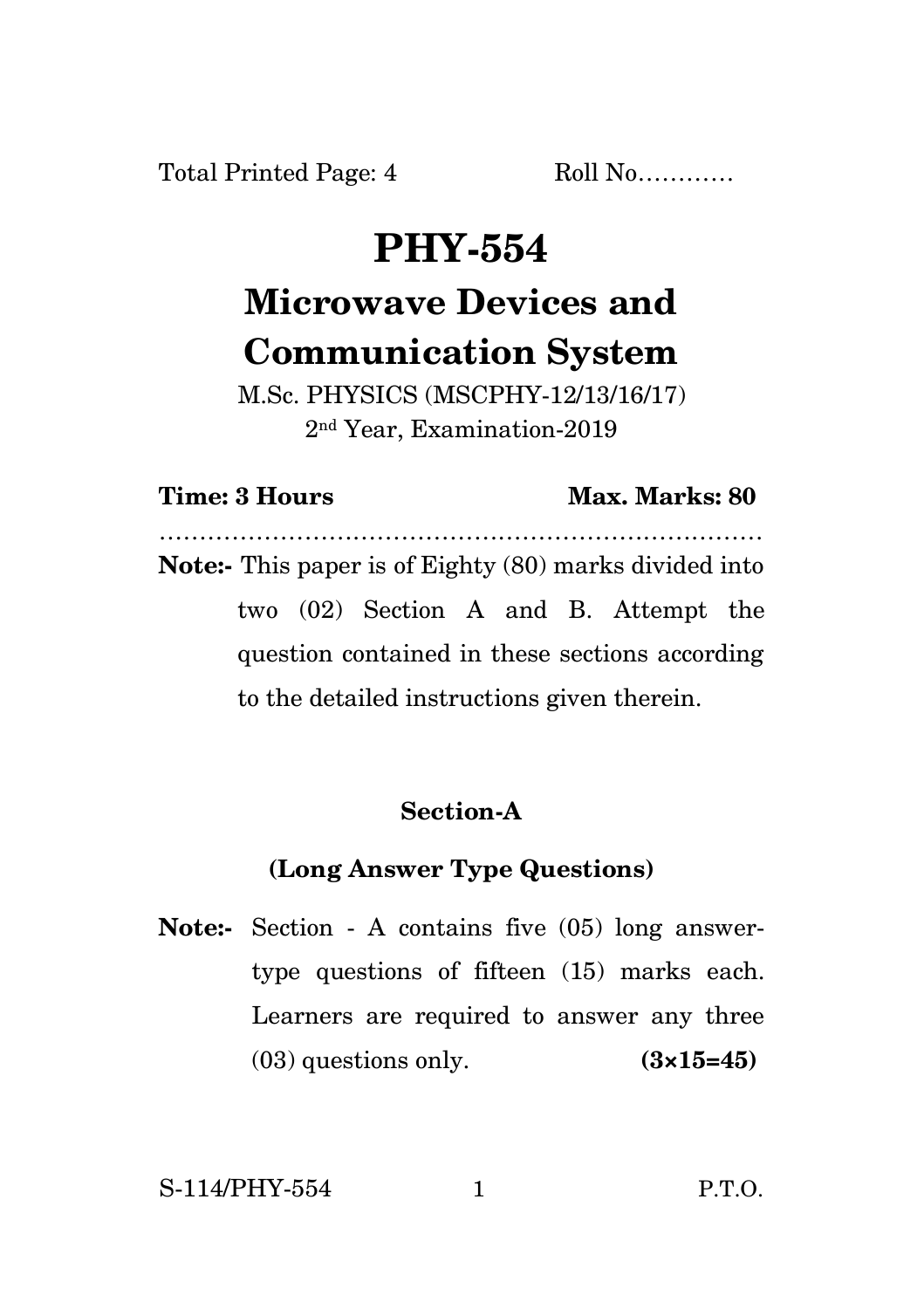- 1. Discuss TE and TM wave propagation between two parallel conducting planes. Obtain expression for (a) group velocity and (b) cut off frequency (c) Guide wavelength.
- 2. Explain the working of magnetron oscillator. Explain formation of bunches and phase focussing effect in magnetron. What is strapping?
- 3. What do you understand by the effective height of an antenna? Describe how is it determined experimentally? Obtain an expression for the radiation resistance of a short vertical grounded antenna.
- 4. Show that only one third of the total power of modulated wave is contained in the two side bands.

Describe the action of phase discriminator or foster seeley discriminator circuit for the following signal conditions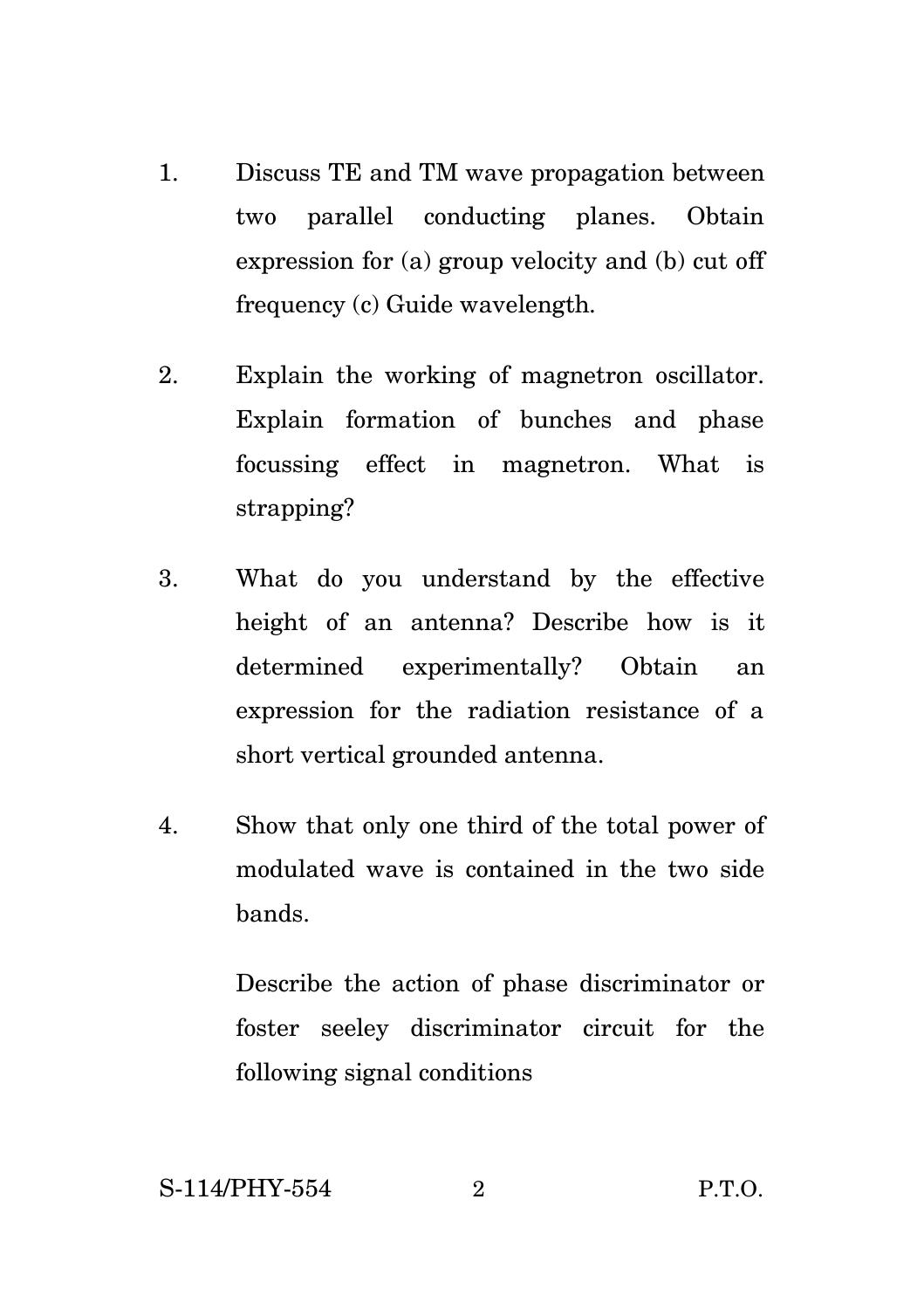- (a) Centre frequency signals
- (b) Signals above the centre frequency
- (c) Signals below the centre frequency
- 5. Write short notes on any two :
	- a. Travelling wave tube
	- b. RADAR
	- c. Microwave antennas
	- d. IMPATT Diode

#### **Section-B**

## **(Short Answer Type Questions)**

- **Note:-** Section-B contains eight (08) short answer type questions of seven (07) marks each. Learners are required to answer any five (05) questions only. **(5×7=35)**
- 1. Write a note on principle of AM detection and type of A.M. detectors.